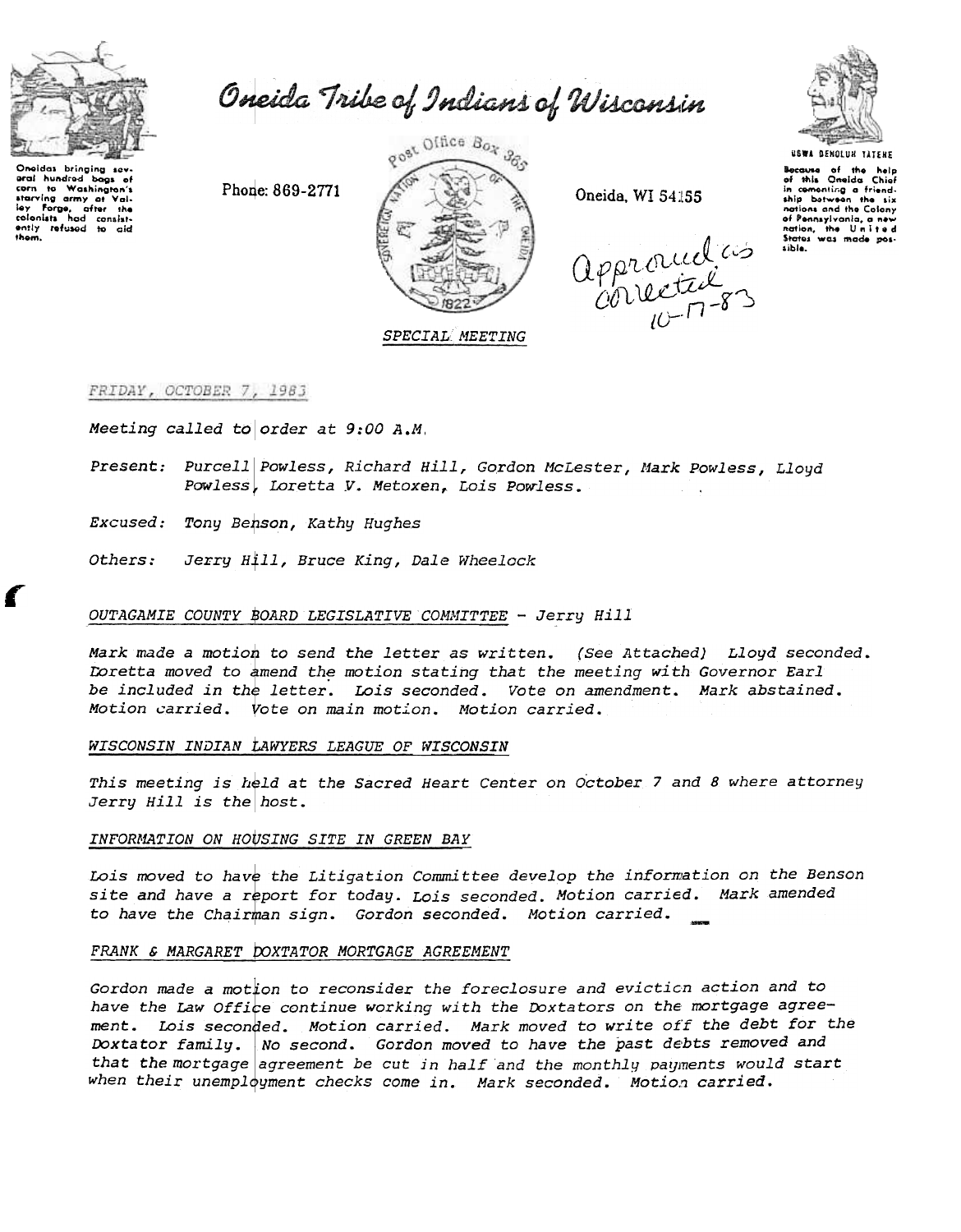Oneida Tribe of Indians of Wisconsin Special Meeting  $-$  October 7, 1983 Page 2

#### BINGO SALARY INCREASE

Mark moved to approve the salary increase recommendation. Rick seconded. Motion carried. (See Attached Recommendation)

## INDUSTRIAL DEVELOPMENT - Bruce King

Ric"  $\infty$  3 motion to go with the original architect, Surplice & Associates for the expansing of the Bingo Building. Loretta seconded. Lois, Mark abstained. Motion carried.

#### FINANCING FOR BINGO

Lois made a motion to have Bruce look into the two  $(2)$  options and bring back a recommendation on October 12, 1983, 8:00 A.M. #1 Internal Financing, and #2 Second mortgage.

Lois made a motion to go with the recommendation that the Bingo expansion be able to seat 1, 100 people. Mark seconded. Motion carried.

#### Indian Preference Contract

A recommendation will be brought back on October 12, at  $8:00$  A.M.

#### HOTEL DEVELOPMENT

The hotel project struck a snag in August when in carrying out detailed reference checks, it was discovered that one of the members of the development group we were working with had a questionable background in developing hotels. Is was decided that we needed to look at other developers.

On July 1, 1983 the Oneida Tribe applied for a Public works grant through the Economic Development Administration. The sewer and water grant amount was \$802,000. On September 12, Carl Rasmussen called EDA. They informed him they had granted 25 grants so far. Ours was not one of them. Another round of funding will take place this week or next. If we are to receive the grant we must be able to begin the project right away. He has included the construction of a service line from our bingo building to the point at which the village's services would begin to insure we could begin the project right away. We must negotate an agreement with the Village to insure the services. He has asked Francis Skenandore to draft an example of an agreement so the Village Attorney could view it.

## PUBLIC WORKS GRANT WITH EDA

l

Bruce stated that the establishment of an escrow account is needed for water  $\epsilon$ sewer agreement with Ashwaubenon. Mark made a motion to have Bruce offer to set up a escrow account to do the engineering study for the Water & Sewer. Lloyd seconded. Motion carried. Bruce needs assistance working with the Ashwaubenon Board. Mark moved to have Bruce set a meeting up with the Ashwaubenon Board and the Business Committee to discuss the Hotel/Motel at the Airport site. Loretta seconded. Motion carried.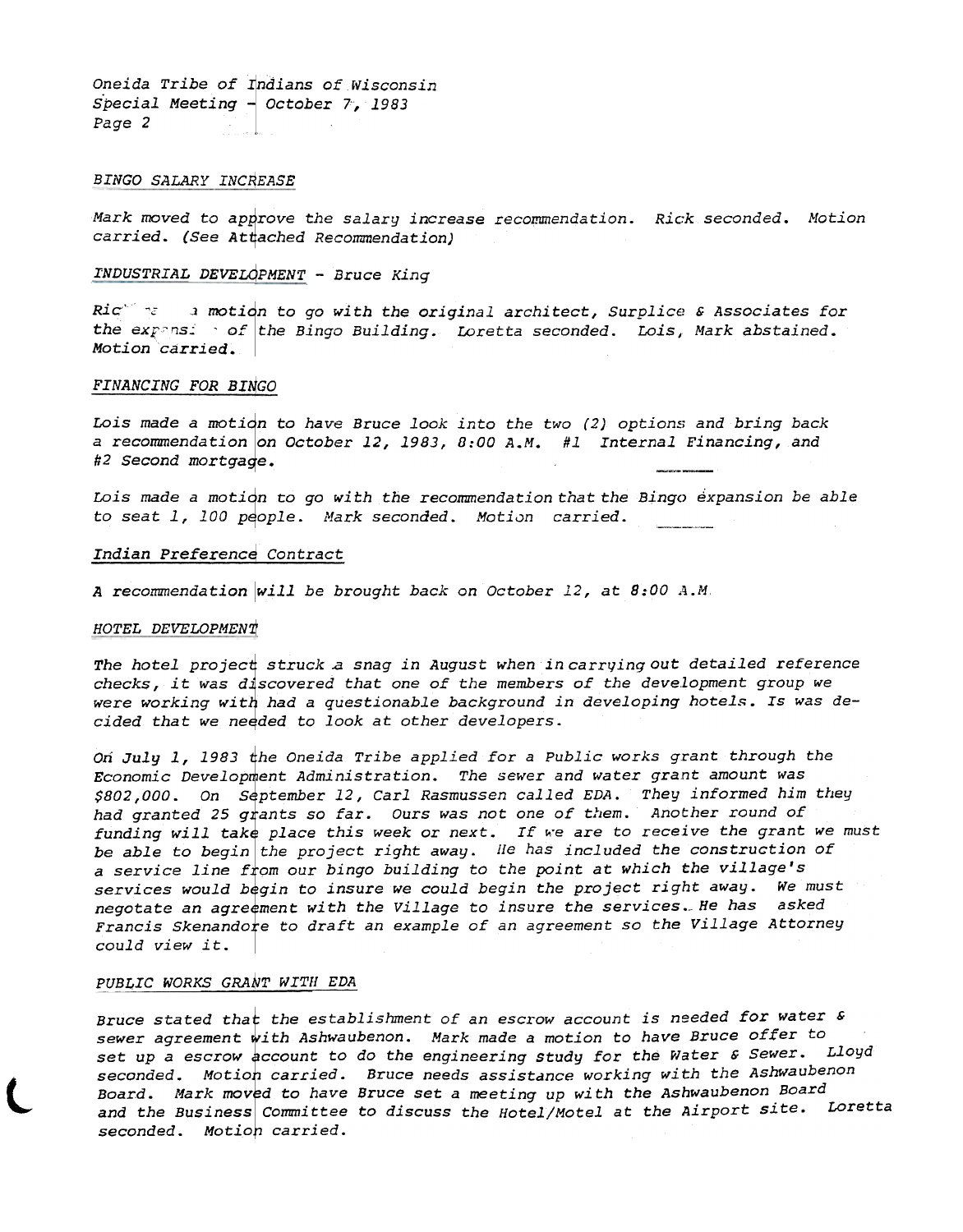Oneida Tribe of Indians of Wisconsin Special Meeting  $+$  October 7, 1983 Page 3

### UDAG GRANT

The deadline is october 30, 1983. A complete package has to be sent in before the deadline. On August 1, the Oneida Tribe applied to the Bureau of Indian Affairs for and Economic Development Grant. The application was for \$500,000 and is to be used as Tribal equity in the hotel project. To date Bruce received notice as to whether or not this has been funded.  $\frac{1}{\sqrt{1-\frac{1}{n}}}\cdot\frac{1}{n}$ 

Bruce will take care of the package to be sent in.

## $29$  & U Site

The tribe applied for a grant for this site and was turned down. Mark will be submitting a different proposal for the 29 & U site.

Bruce will bring back answers/recommendations on the following:

- $\alpha\in\mathbb{R}^n$  ,  $\alpha\in\mathbb{R}^n$ ر افغان دا 1. How his office would work with the Oneida Tribal Management System
- 2. Business Manager Recommendation
- 3. How the Industrial Park will be advertised/developed
- 4. Update on the development for the Hotel
- 5. Staffing of the Economic Development office
- 6. How much time should be given to tribal members interested in Business

12:00 Mark made a motion to recess. Rick seconded. Motion carried. Mark made a motion to reconsider recessing. Loretta seconded. Motion carried

REVIEW OF PLANS FOR HEALTH CENTER EXPANSION - Lou Mommaerts, Architect

The plans were presented to the Business Committee. Loretta made a motion to approve the plans contingent on consulting with the Health Board and Nursing Home Board. Lois seconded. Motion carried.

12:30 P.M. Mark made a motion to recess until 2:00 P.M. Gordon seconded Motion carried. 2:00 P.M. Business Committee meeting reconvened.

EMPLOYMENT RECOMMENDATION - Dale Wheelock

Rick made a motion to approve the list of Bingo Workers (See Attached List A & B) Lois seconded. Motion curried

CORRECTION OF PROCEDURAL ERROR - Dale Wheelock

Mark moved to reconsider the promotion of Arlene Benson. See Attached Memo) Rick seconded. Motion carried.

REQUEST FOR POSTING EXCEPTION TO PRESENT ONEIDA TRIBAL MANAGEMENT SYSTEM **GUIDELINES** 

Mark moved to approve the recommendation. See Attached Memo). Rick seconded Motion carried.